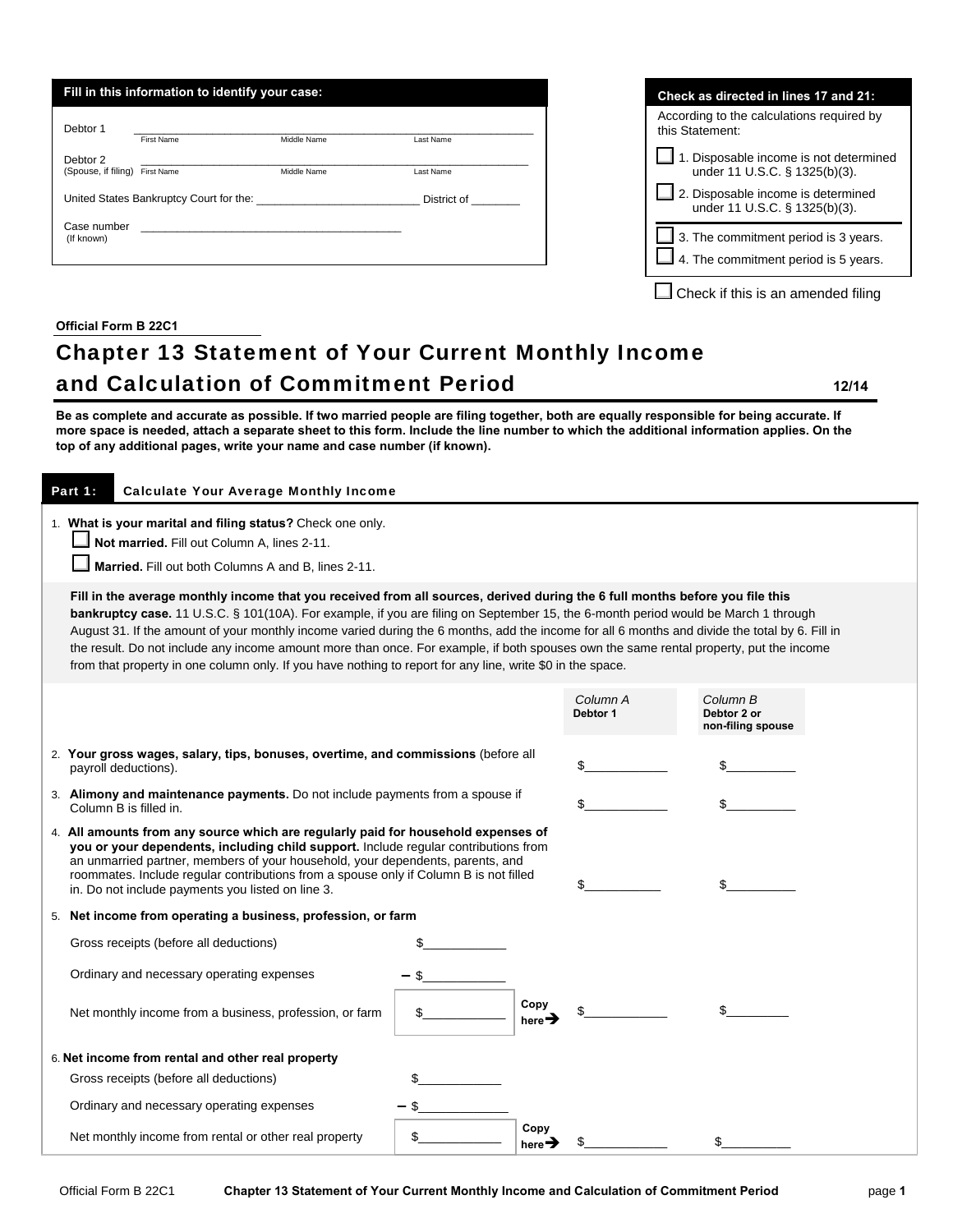| Debtor 1           |                                                  |             |                                                                                                                                                                                                     |                                                                                                                                                                                                                                                                                                                                                                           | Case number (if known) |                                              |                      |
|--------------------|--------------------------------------------------|-------------|-----------------------------------------------------------------------------------------------------------------------------------------------------------------------------------------------------|---------------------------------------------------------------------------------------------------------------------------------------------------------------------------------------------------------------------------------------------------------------------------------------------------------------------------------------------------------------------------|------------------------|----------------------------------------------|----------------------|
|                    | <b>First Name</b>                                | Middle Name | Last Name                                                                                                                                                                                           |                                                                                                                                                                                                                                                                                                                                                                           |                        |                                              |                      |
|                    |                                                  |             |                                                                                                                                                                                                     |                                                                                                                                                                                                                                                                                                                                                                           | Column A<br>Debtor 1   | Column B<br>Debtor 2 or<br>non-filing spouse |                      |
|                    | 7. Interest, dividends, and royalties            |             |                                                                                                                                                                                                     |                                                                                                                                                                                                                                                                                                                                                                           |                        |                                              |                      |
|                    | 8. Unemployment compensation                     |             |                                                                                                                                                                                                     |                                                                                                                                                                                                                                                                                                                                                                           |                        |                                              |                      |
|                    |                                                  |             |                                                                                                                                                                                                     | Do not enter the amount if you contend that the amount received was a benefit under                                                                                                                                                                                                                                                                                       |                        |                                              |                      |
|                    |                                                  |             |                                                                                                                                                                                                     |                                                                                                                                                                                                                                                                                                                                                                           |                        |                                              |                      |
|                    |                                                  |             |                                                                                                                                                                                                     |                                                                                                                                                                                                                                                                                                                                                                           |                        |                                              |                      |
|                    |                                                  |             |                                                                                                                                                                                                     |                                                                                                                                                                                                                                                                                                                                                                           |                        |                                              |                      |
|                    | benefit under the Social Security Act.           |             |                                                                                                                                                                                                     | 9. Pension or retirement income. Do not include any amount received that was a                                                                                                                                                                                                                                                                                            |                        |                                              |                      |
| total on line 10c. |                                                  |             |                                                                                                                                                                                                     | 10. Income from all other sources not listed above. Specify the source and amount.<br>Do not include any benefits received under the Social Security Act or payments<br>received as a victim of a war crime, a crime against humanity, or international or<br>domestic terrorism. If necessary, list other sources on a separate page and put the                         |                        |                                              |                      |
|                    |                                                  |             |                                                                                                                                                                                                     |                                                                                                                                                                                                                                                                                                                                                                           |                        |                                              |                      |
|                    |                                                  |             | 10b.                                                                                                                                                                                                |                                                                                                                                                                                                                                                                                                                                                                           |                        |                                              |                      |
|                    | 10c. Total amounts from separate pages, if any.  |             |                                                                                                                                                                                                     |                                                                                                                                                                                                                                                                                                                                                                           | ተ \$                   |                                              |                      |
|                    |                                                  |             |                                                                                                                                                                                                     |                                                                                                                                                                                                                                                                                                                                                                           |                        |                                              |                      |
|                    |                                                  |             | column. Then add the total for Column A to the total for Column B.                                                                                                                                  | 11. Calculate your total average monthly income. Add lines 2 through 10 for each                                                                                                                                                                                                                                                                                          | \$                     | ۰                                            | $\equiv$             |
|                    |                                                  |             |                                                                                                                                                                                                     |                                                                                                                                                                                                                                                                                                                                                                           |                        |                                              | <b>Total average</b> |
| Part 2:            |                                                  |             |                                                                                                                                                                                                     | Determine How to Measure Your Deductions from Income                                                                                                                                                                                                                                                                                                                      |                        |                                              | \$                   |
|                    | 13. Calculate the marital adjustment. Check one: |             |                                                                                                                                                                                                     |                                                                                                                                                                                                                                                                                                                                                                           |                        |                                              |                      |
|                    | You are not married. Fill in 0 in line 13d.      |             |                                                                                                                                                                                                     |                                                                                                                                                                                                                                                                                                                                                                           |                        |                                              |                      |
|                    | your dependents.                                 |             | You are married and your spouse is filing with you. Fill in 0 in line 13d.<br>You are married and your spouse is not filing with you.<br>necessary, list additional adjustments on a separate page. | Fill in the amount of the income listed in line 11, Column B, that was NOT regularly paid for the household expenses of you<br>or your dependents, such as payment of the spouse's tax liability or the spouse's support of someone other than you or<br>In lines 13a-c, specify the basis for excluding this income and the amount of income devoted to each purpose. If |                        |                                              |                      |
|                    |                                                  |             |                                                                                                                                                                                                     |                                                                                                                                                                                                                                                                                                                                                                           |                        |                                              |                      |
|                    |                                                  |             |                                                                                                                                                                                                     |                                                                                                                                                                                                                                                                                                                                                                           |                        |                                              |                      |
|                    |                                                  |             | If this adjustment does not apply, enter 0 on line 13d.                                                                                                                                             |                                                                                                                                                                                                                                                                                                                                                                           |                        |                                              |                      |
|                    |                                                  |             |                                                                                                                                                                                                     |                                                                                                                                                                                                                                                                                                                                                                           |                        |                                              |                      |
|                    |                                                  |             |                                                                                                                                                                                                     | $13b.$ $\qquad \qquad$                                                                                                                                                                                                                                                                                                                                                    |                        |                                              |                      |
|                    |                                                  |             |                                                                                                                                                                                                     |                                                                                                                                                                                                                                                                                                                                                                           |                        |                                              |                      |
|                    |                                                  |             |                                                                                                                                                                                                     |                                                                                                                                                                                                                                                                                                                                                                           | s                      | Copy here. $\rightarrow$ 13d. –              |                      |
|                    |                                                  |             | 14. Your current monthly income. Subtract line 13d from line 12.                                                                                                                                    |                                                                                                                                                                                                                                                                                                                                                                           |                        | 14.                                          | $\frac{1}{2}$        |
|                    |                                                  |             | 15. Calculate your current monthly income for the year. Follow these steps:                                                                                                                         |                                                                                                                                                                                                                                                                                                                                                                           |                        |                                              |                      |
|                    |                                                  |             |                                                                                                                                                                                                     |                                                                                                                                                                                                                                                                                                                                                                           |                        |                                              | $\mathbb{S}$         |
|                    |                                                  |             | Multiply line 15a by 12 (the number of months in a year).                                                                                                                                           |                                                                                                                                                                                                                                                                                                                                                                           |                        |                                              | $x$ 12               |